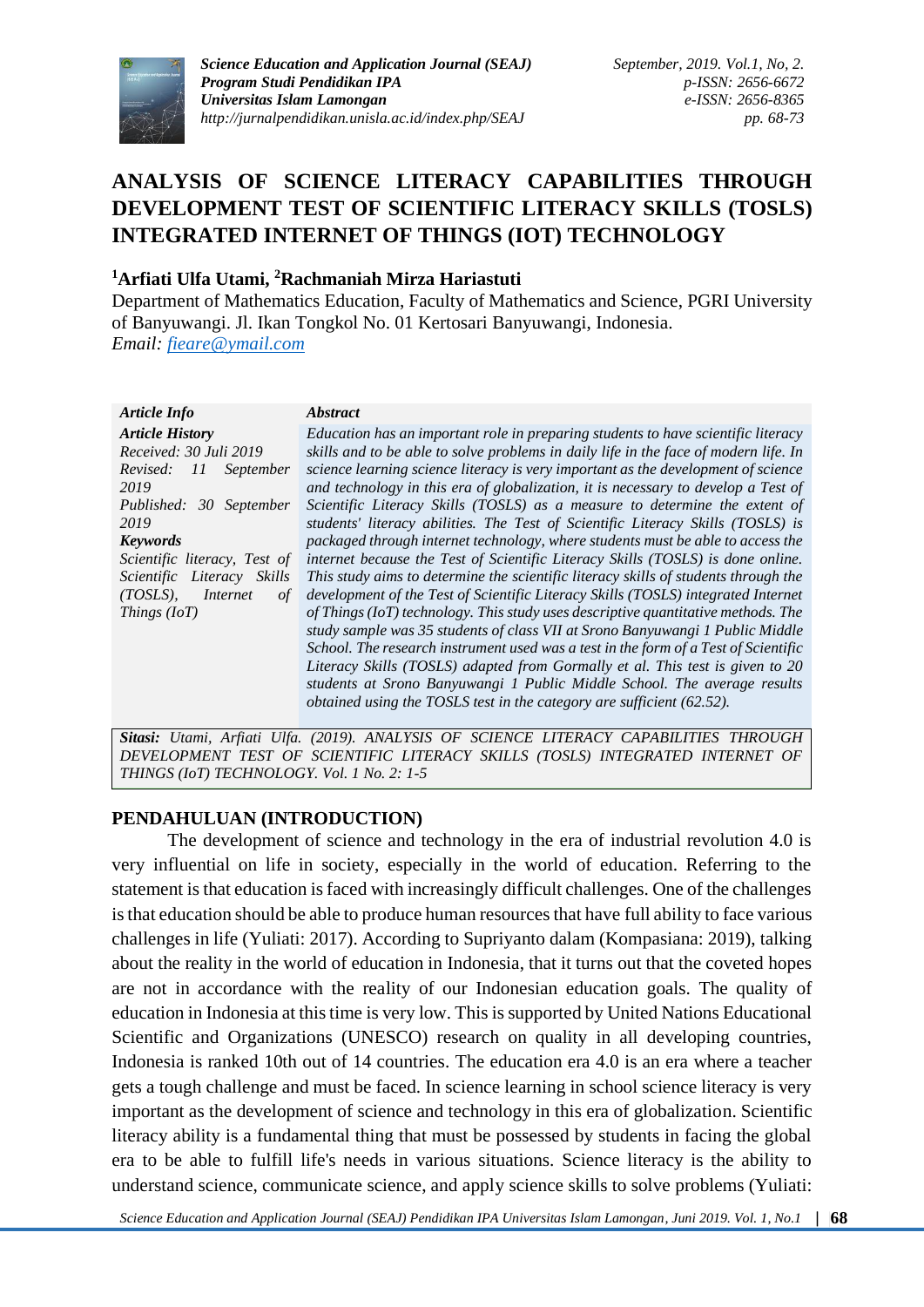2017). The researcher has developed a scientific literacy evaluation instrument that has been tested for validity and reliability, namely the Test of Scientific Literacy Skills (TOSLS), a Test of Scientific Literacy Skills (TOSLS) is needed to measure the literacy abilities of students.

The Test of Scientific Literacy Skills (TOSLS) indicators includes (1) identifying the appropriate scientific argument, (2) using an effective literature search, (3) evaluating the use of scientific information, (4) understanding the research design elements and how they affect scientific discovery , (5) making graphs that can represent data, (6) reading and interpreting data, (7) solving problems using quantitative capabilities including probability statistics, (8) understanding and being able to interpret basic statistics, (9) presenting conclusions, predictions based on quantitative data (Gormally: 2012). The Test of Scientific Literacy Skills (TOSLS) is packaged through the Internet of Things (IoT) technology, where students must be able to access the internet because the Test of Scientific Literacy Skills (TOSLS) is done online. The development of the Test of Scientific Literacy Skills (TOSLS) through the Internet of Things (IoT) is expected effectively for measuring scientific literacy skills by utilizing the digital world for the millennial generation of Indonesia.

## **METODE (RESEARCH METHOD)**

The type of research used in this study is descriptive research that aims to identify students' literacy skills in the measurement material. The research subjects were grade VII students at Srono Banyuwangi 1 Public Middle School. The instrument used was a scientific literacy ability test tool developed by the author with reference to the indicators contained in the development of the TOSLS test by Gormally et al (2012).

| <b>Criteria Score Interval</b> | Criteria                            |  |
|--------------------------------|-------------------------------------|--|
| $80 - 100$                     | Very good                           |  |
| $66 - 79$                      | Good<br>Enough<br>Less<br>Very Less |  |
| $56 - 65$                      |                                     |  |
| $40 - 55$                      |                                     |  |
| 30-39                          |                                     |  |

**Table 1**. Score Interpretation Criteria (Arikunto: 2013)

## **HASIL DAN PEMBAHASAN (RESULTS AND DISCUSSION)**

Based on the results of the study obtained data on scientific literacy skills. Science literacy is the ability to use scientific knowledge, identify questions and draw conclusions based on evidence and make decisions regarding nature and changes made to nature through human activities. Literacy skills will be evaluated based on the development of the Test of Scientific Literacy Skills (TOSLS) below:

| Indicator               | Sub Indicators                                                                      |  |  |
|-------------------------|-------------------------------------------------------------------------------------|--|--|
|                         | Understand inquiry methods that lead $\vert$ 1. Identify the appropriate scientific |  |  |
| to scientific knowledge | argument                                                                            |  |  |
|                         | 2. Using effective literature search                                                |  |  |
|                         | 3. Evaluation in<br>using<br>scientific                                             |  |  |
|                         | information                                                                         |  |  |

| <b>Table 2. Indicators of TOSLS</b> |  |
|-------------------------------------|--|
|-------------------------------------|--|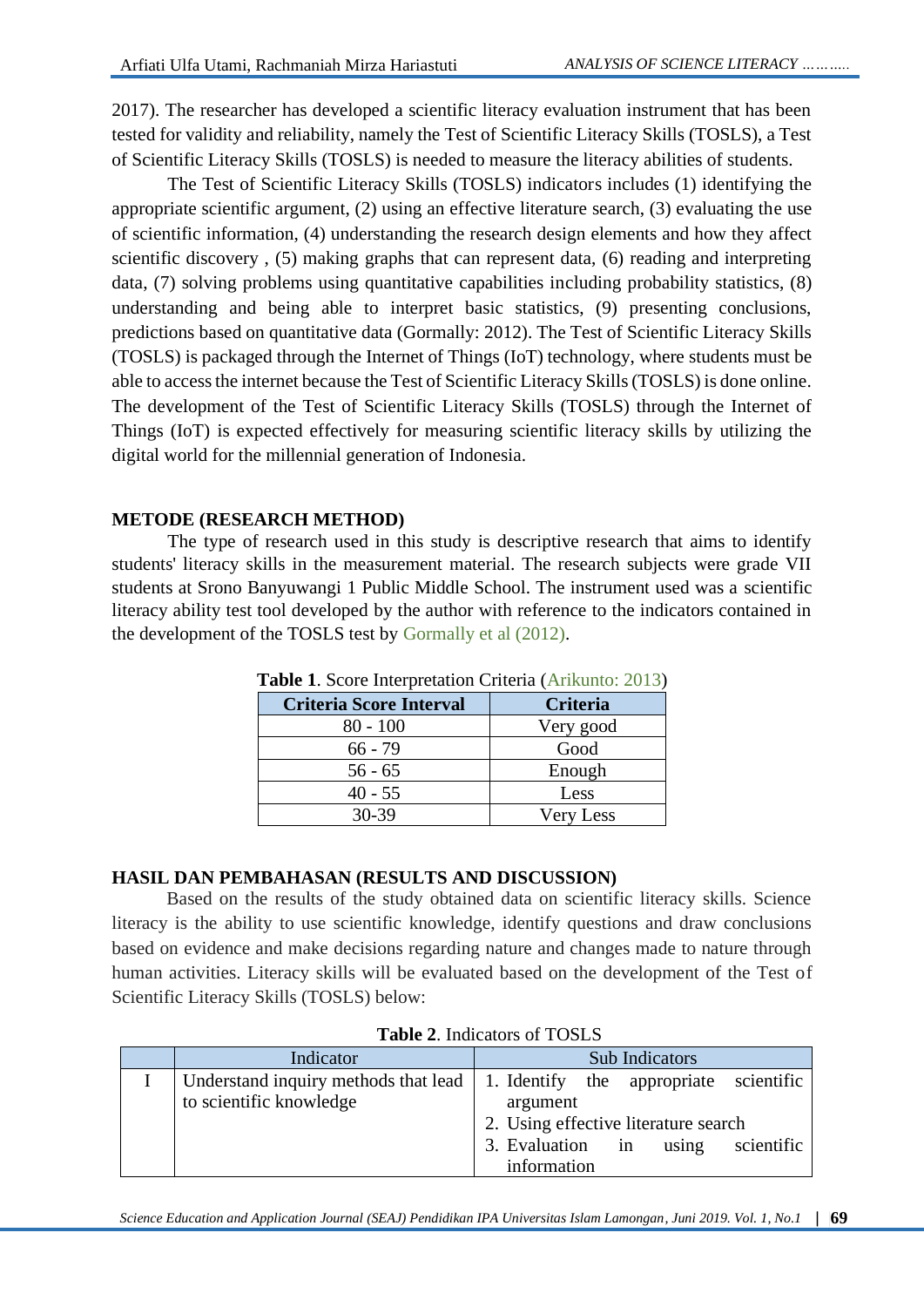|              | Indicator                                                                                  | <b>Sub Indicators</b>                                                                                                                                                                                                                                                                                                   |  |
|--------------|--------------------------------------------------------------------------------------------|-------------------------------------------------------------------------------------------------------------------------------------------------------------------------------------------------------------------------------------------------------------------------------------------------------------------------|--|
|              |                                                                                            | 4. Understanding the elements of research<br>design and how it impacts on scientific<br>discovery                                                                                                                                                                                                                       |  |
| $\mathbf{I}$ | Organizing, analyzing, and<br>interpreting quantitative data and<br>scientific information | 1. Creating graphs that can represent data<br>2. Read and interpret data<br>3. Problem solving using quantitative<br>probability<br>capabilities including<br>statistics<br>4. Understanding and being<br>able to<br>interpret basic statistics<br>5. Presenting conclusions, predictions<br>based on quantitative data |  |

| <b>Indicator</b>                                          | Percentage | Category  |  |
|-----------------------------------------------------------|------------|-----------|--|
| Identifying the exact scientific argument                 | 85,43      | Very good |  |
| Using effective literature searches                       | 48,76      | Less      |  |
| Evaluation in using scientific information                | 75,91      | Good      |  |
| Understand the elements of research design and how the    | 54,98      |           |  |
| impact on scientific discovery                            |            | enough    |  |
| Make graphs that can represent data                       | 30,65      | Very less |  |
| Read and interpret data                                   | 68,99      | Good      |  |
| Problem solving using quantitative capabilities including | 88,71      | Very good |  |
| probability statistics                                    |            |           |  |
| Understand and be able to interpret basic statistics      | 48,33      | Less      |  |
| Presenting conclusions, predictions based on quantitative | 60,94      |           |  |
| data                                                      |            | Enough    |  |

The average value of scientific literacy skills obtained in this study is 45.80% in the medium category. Based on the results of tests of scientific literacy skills the highest average was obtained at 88.71 on the indicators of problem solving skills using quantitative capabilities including probability statistics, while the lowest average was 30.65 in the graphical indicator that could represent data.

According to PISA (Emilianur: 2010) defines scientific literacy as the capacity to use scientific knowledge and abilities, identify questions and draw conclusions based on existing evidence and data in order to understand and assist researchers to make decisions about the natural world and interactions human with nature. Science literacy is defined as the ability to use scientific knowledge, identify questions and draw conclusions based on evidence in order to understand and make decisions regarding nature and changes made to nature through human activities. PISA sets out three major dimensions of science in its measurement, namely science processes, science content and science application contexts. Science processes refer to the mental processes involved when answering a question or solving a problem, such as identifying and interpreting evidence and explaining conclusions, content science refers to the key concepts needed to understand natural phenomena and changes made to nature through human activities. In this regard PISA does not specifically limit the scope of science content only to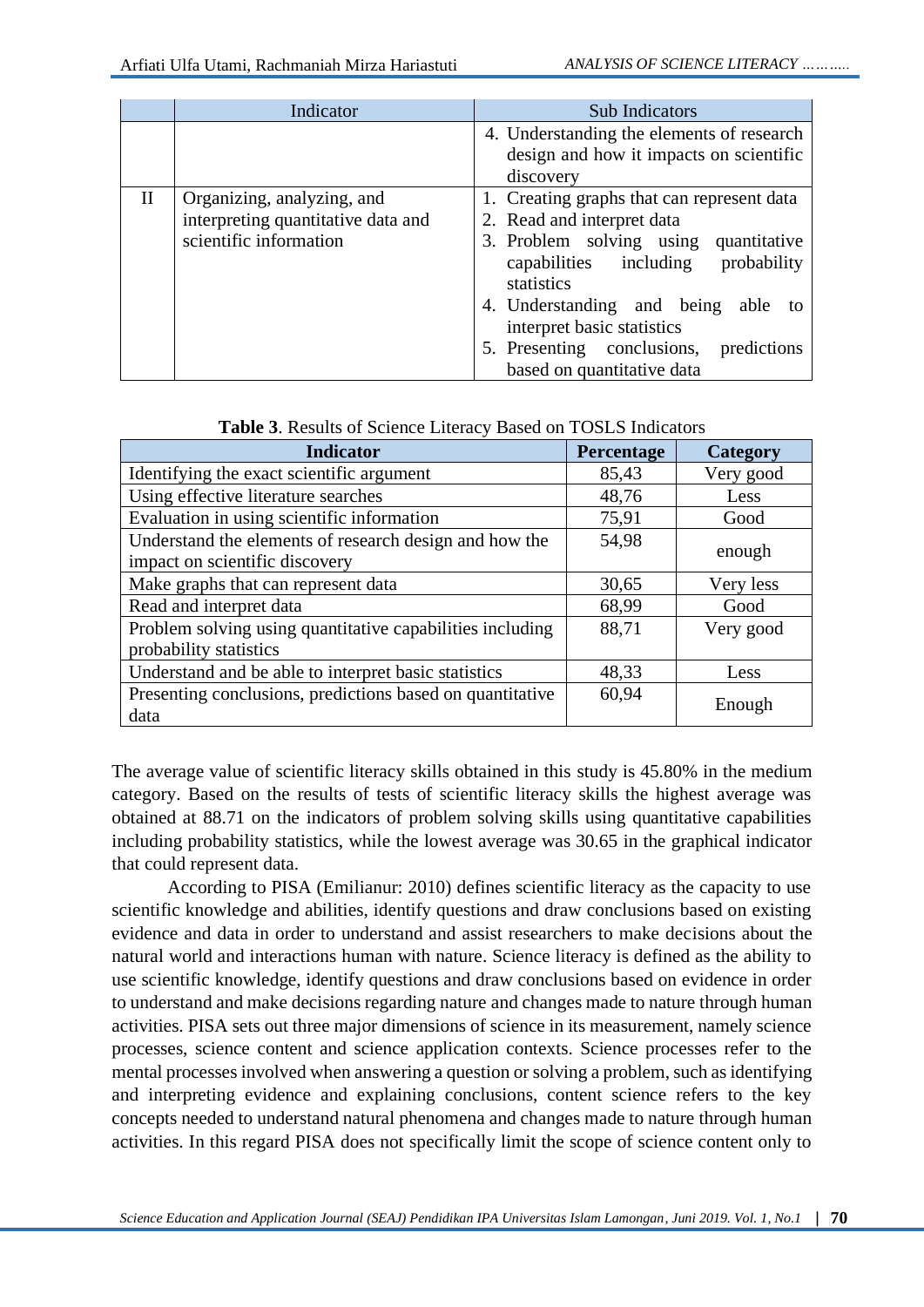knowledge that is a school science curriculum material, but also includes knowledge that can be obtained through other sources.

According to PISA which was cited (Odja: 2014), scientific literacy evaluations carried out gave attention to the cognitive and affective aspects of students. Cognitive aspects include student knowledge and its capacity to use effectively and involve cognitive processes that are characteristic of science in the personal, social and global fields. Affective aspects relate to problems that can be solved by scientific knowledge and form students who are able to make decisions now and in the future. PISA specifies three aspects of the following scientific components / processes in scientific literacy assessment, namely identifying scientific questions, explaining phenomena scientifically and using scientific evidence. In the last few years the learning assessment paradigm has begun to change from all paper-based ones to computer-based ones (Kompasiana, 2019). The development of digital technology that has penetrated all aspects of life, including the aspect of education. In science learning there have been many development of learning devices that use digital media, but there have not been many uses for the evaluation process (Syarifuddin: 2013). Evaluation of scientific literacy skills applied in the Test of Scientific Literacy Skills (TOSLS) integrated Internet of Things (IoT) is effectively carried out. It is proven that the use of the Test of Scientific Literacy Skills (TOSLS) integrated with Internet of Things (IoT) as an evaluation instrument makes it easier for teachers to process grades, because correction can be done directly as well as for students to immediately get a feed back.

The average scientific literacy ability obtained through the Test of Scientific Literacy Skills (TOSLS) integrated Internet of Things (IoT) is 45.80% with the medium category. In this case the indicator (1) identifies the exact scientific argument that is 85.43 in the excellent category. This is proven in large part that students have been able to identify arguments appropriately about the material of measurement, the use of types of measuring instruments in everyday life. (2) Using effective literature searches that is 48.76 in the less category because there are still some students who are confused about effective literature searches, so feedback must be given to students (3) Evaluation using science information is 75.91 in the good category because students are able to answer about the basic concepts of measurement. (4) Understanding the elements of research design and how the impact on scientific discovery is 54.98 in sufficient category. There are still some students who do not understand the research design and how it impacts scientific research on science subjects. Then feedback must be held and provide an explanation about research design in science subjects. (5) Creating a graph that can represent data is 30.65 in a very less category. Students are still having difficulty in making graphs to represent the research data, need to be given feedback and given more detailed explanations about making graphs of research results. (6) Reading and interpreting data is 68.99 in good categories. In some questions students are able to read the volume measurement data on the measurement material. (7) Problem solving using quantitative capabilities including probability statistics of 88.71 in very good categories. All students have been able to work on questions about solving problems in everyday life on measurement material. (8) Understanding and being able to interpret basic statistics is 48.33 in the less category. Students are not accustomed to using statistics in working on the problem, so the student feels difficulties and needs feedback for students. (9) Presenting conclusions, predictions based on quantitative data, namely 60.94 with sufficient categories. Some have been able to provide conclusions and predictions on several events in everyday life.